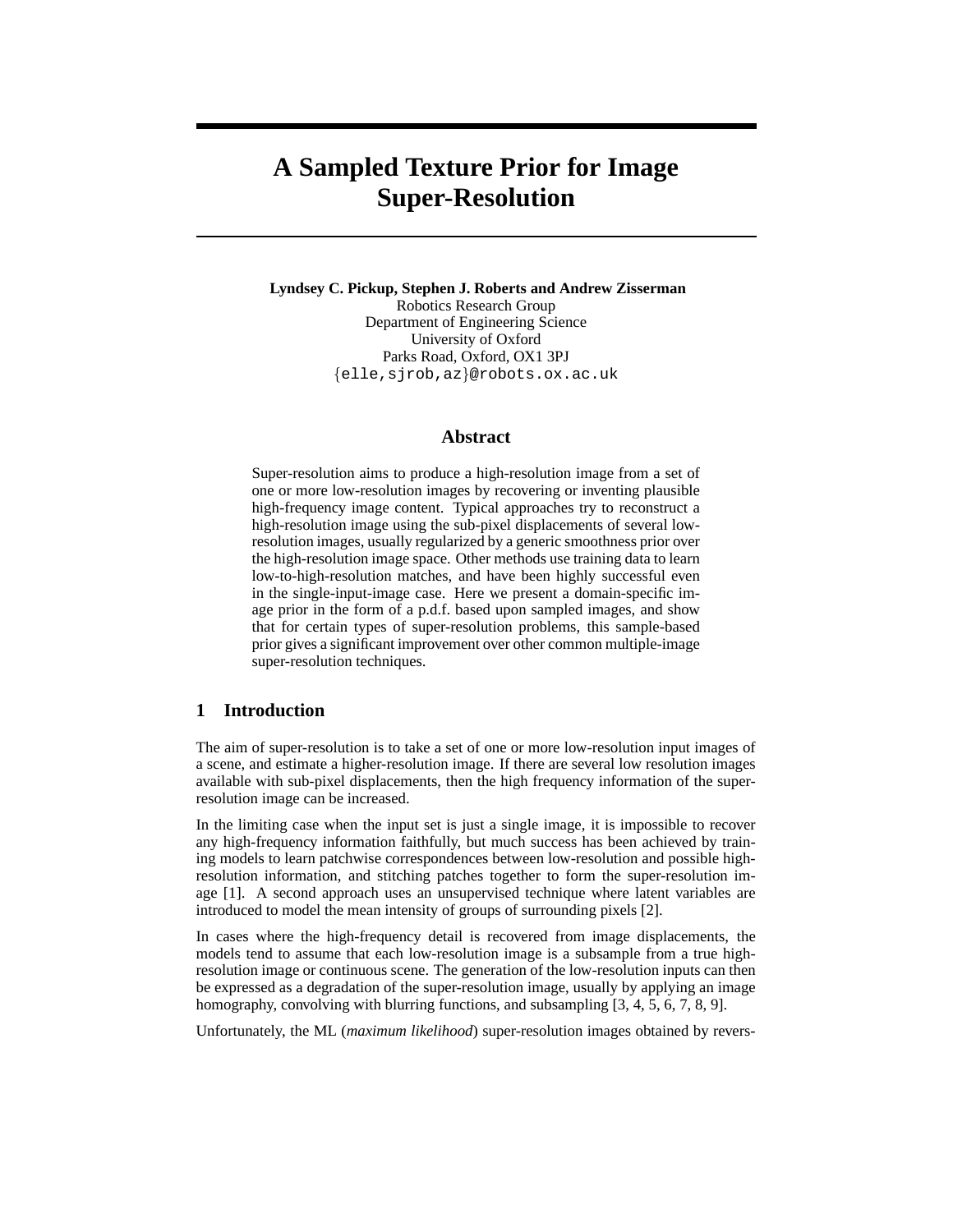ing the generative process above tend to be poorly conditioned and susceptible to highfrequency noise. Most approaches to multiple-image super-resolution use a MAP (*maximum a-posteriori*) approach to regularize the solution using a prior distribution over the high-resolution space. Gaussian process priors [4], Gaussian MRFs (Markov Random Fields) and Huber MRFs [3] have all been proposed as suitable candidates.

In this paper, we consider an image prior based upon samples taken from other images, inspired by the use of non-parametric sampling methods in texture synthesis [10]. This texture synthesis method outperformed many other complex parametric models for texture representation, and produces perceptively correct-looking areas of texture given a sample texture seed. It works by finding texture patches similar to the area around a pixel of interest, and estimating the intensity of the central pixel from a histogram built up from similar samples. We turn this approach around to produce an image prior by finding areas in our sample set that are similar to patches in our super-resolution image, and evaluate how well they match, building up a p.d.f. over the high-resolution image. In short, given a set of low resolution images and example images of textures in the same class at the higher resolution, our objective is to construct a super-resolution image using a prior that is sampled from the example images.

Our method differs from the previous super-resolution methods of [1, 7] in two ways: first, we use our training images to estimate a distribution rather than learn a discrete set of lowresolution to high-resolution matches from which we must build up our output image; second, since we are using more than one image, we naturally fold in the extra high-frequency information available from the low-resolution image displacements.

We develop our model in section 2, and expand upon some of the implementation details in section 3, as well as introducing the Huber prior model against which most of the comparisons in this paper are made. In section 4 we display results obtained with our method on some simple images, and in section 5 we discuss these results and future improvements.

#### **2 The model**

In this section we develop the mathematical basis for our model. The main contribution of this work is in the construction of the prior over the super-resolution image, but first we will consider the generative model for the low-resolution image generation, which closely follows the approaches of [3] and [4]. We have K low-resolution images  $y^{(k)}$ , which we assume are generated from the super-resolution image  $x$  by

$$
\boldsymbol{y}^{(k)} = \boldsymbol{W}^{(k)} \boldsymbol{x} + \epsilon_{\boldsymbol{G}}^{(k)} \tag{1}
$$

where  $\epsilon_G$  is a vector of *i.i.d.* Gaussians  $\epsilon_G \sim \mathcal{N}(0, \beta_G^{-1})$ , and  $\beta_G$  is the noise precision. The construction of  $W$  involves mapping each low-resolution pixel into the space of the super-resolution image, and performing a convolution with a point spread function. The constructions given in [3] and [4] are very similar, though the former uses bilinear interpolation to achieve a more accurate approximation.

We begin by assuming that the image registration parameters may be determined *a priori*, so each input image has a corresponding set of registration parameters  $\theta^{(k)}$ . We may now construct the likelihood function

$$
p(\boldsymbol{y}^{(k)}|\boldsymbol{x},\boldsymbol{\theta}^{(k)}) = \left(\frac{\beta_G}{2\pi}\right)^{M/2} \exp\left[-\frac{\beta_G}{2}||\boldsymbol{y}^{(k)} - \boldsymbol{W}^{(k)}\boldsymbol{x}||^2\right]
$$
(2)

where each input image is assumed to have  $M$  pixels (and the super-resolution image  $N$ pixels).

The ML solution for x can be found simply by maximizing equation 2 with respect to  $x$ ,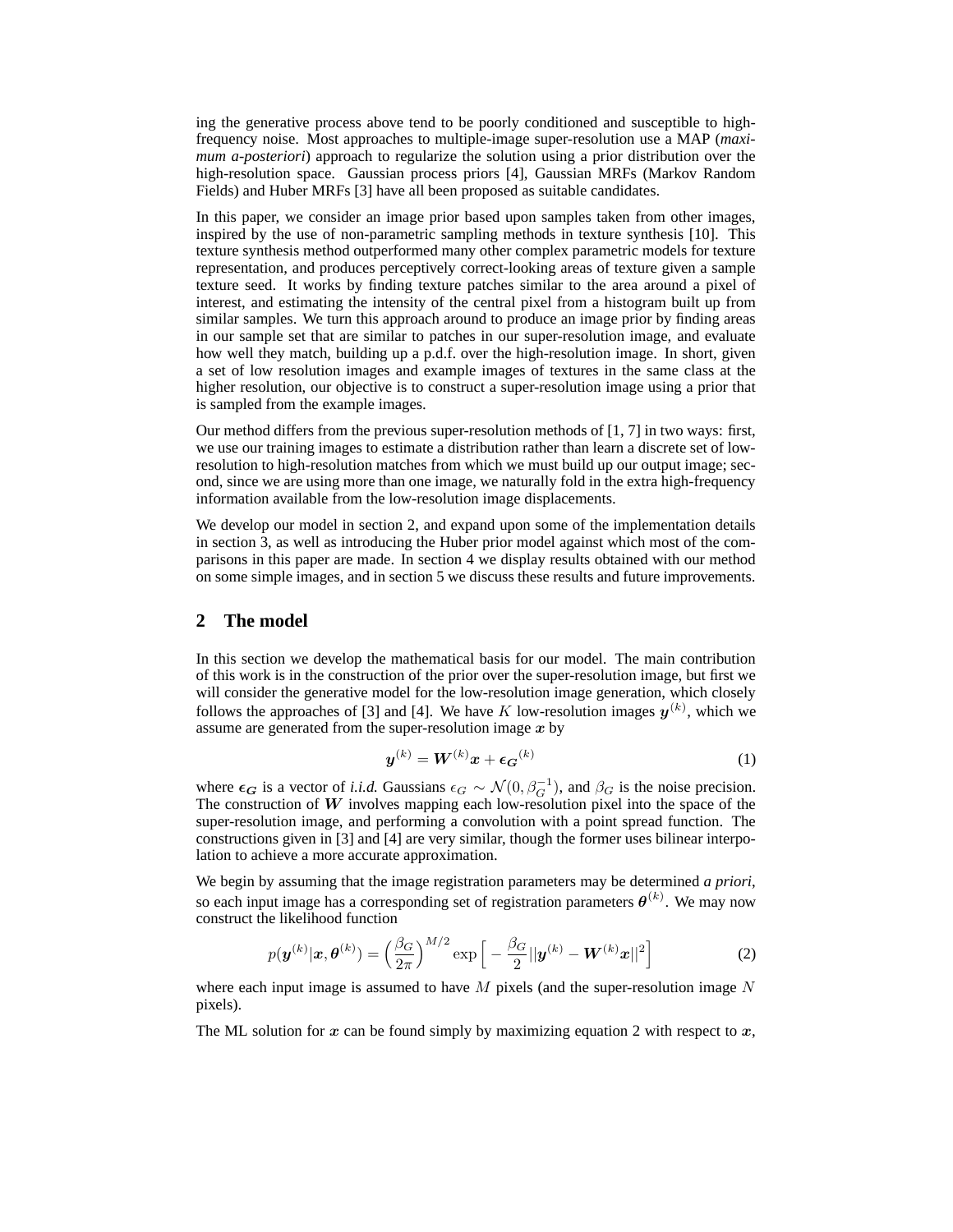which is equivalent to minimizing the negative log likelihood

$$
-\log p(\{\bm{y}^{(k)}\}|\bm{x},\{\bm{\theta}^{(k)}\}) \propto \sum_{k=1}^{K} ||\bm{y}^{(k)} - \bm{W}^{(k)}\bm{x}||^2, \tag{3}
$$

though super-resolved images recovered in this way tend to be dominated by a great deal of high-frequency noise.

To address this problem, a prior over the super-resolution image is often used. In [4], the authors restricted themselves to Gaussian process priors, which made their estimation of the registration parameters  $\theta$  tractable, but encouraged smoothness across x without any special treatment to allow for edges. The Huber Prior was used successfully in [3] to penalize image gradients while being less harsh on large image discontinuities than a Gaussian prior. Details of the Huber prior are given in section 3.

If we assume a uniform prior over the input images, the posterior distribution over  $x$  is of the form

$$
p(\mathbf{x}|\{\mathbf{y}^{(k)},\boldsymbol{\theta}^{(k)}\}) \propto p(\mathbf{x}) \prod_{k=1}^{K} p(\mathbf{y}^{(k)}|\mathbf{x},\boldsymbol{\theta}^{(k)}).
$$
 (4)

To build our expression for  $p(x)$ , we adopt the philosophy of [10], and sample from other example images rather than developing a parametric model. A similar philosophy was used in [11] for image-based rendering. Given a small image patch around any particular pixel, we can learn a distribution for the central pixel's intensity value by examining the values at the centres of similar patches from other images. Each pixel  $x_i$  has a neighbourhood region  $\mathcal{R}(x_i)$  consisting of the pixels around it, but not including  $x_i$  itself. For each  $\mathcal{R}(x_i),$ we find the closest neighbourhood patch in the set of sampled patches, and find the central pixel associated with this nearest neighbour,  $L_{\mathcal{R}}(x_i)$ . The intensity of our original pixel is then assumed to be Gaussian distributed with mean equal to the intensity of this central pixel, and with some precision  $\beta_T$ ,

$$
x_i \sim \mathcal{N}(L_{\mathcal{R}}(x_i), \beta_T^{-1})
$$
 (5)

leading us to a prior of the form

$$
p(\boldsymbol{x}) = \left(\frac{\beta_T}{2\pi}\right)^{N/2} \exp\left[-\frac{\beta_T}{2}||\boldsymbol{x} - L_{\mathcal{R}}(\boldsymbol{x})||^2\right].
$$
 (6)

Inserting this prior into equation 4, the posterior over  $x$ , and taking the negative log, we have

$$
-\log p(\mathbf{x}|\{\mathbf{y}^{(k)},\boldsymbol{\theta}^{(k)}\}) \propto \beta||\mathbf{x}-L_{\mathcal{R}}(\mathbf{x})||^{2}+\sum_{k=1}^{K}||\mathbf{y}^{(k)}-\mathbf{W}^{(k)}\mathbf{x}||^{2}+c, (7)
$$

where the right-hand side has been scaled to leave a single unknown ratio  $\beta$  between the data error term and the prior term, and includes an arbitrary constant c. Our super-resolution image is then just arg  $\min_{\mathbf{x}}(\mathcal{L})$ , where

$$
\mathcal{L} = \beta ||\mathbf{x} - L_{\mathcal{R}}(\mathbf{x})||^{2} + \sum_{k=1}^{K} ||\mathbf{y}^{(k)} - \mathbf{W}^{(k)}\mathbf{x}||^{2}.
$$
 (8)

#### **3 Implementation details**

We optimize the objective function of equation 8 using scaled conjugate gradients (SCG) to obtain an approximation to our super-resolution image. This requires an expression for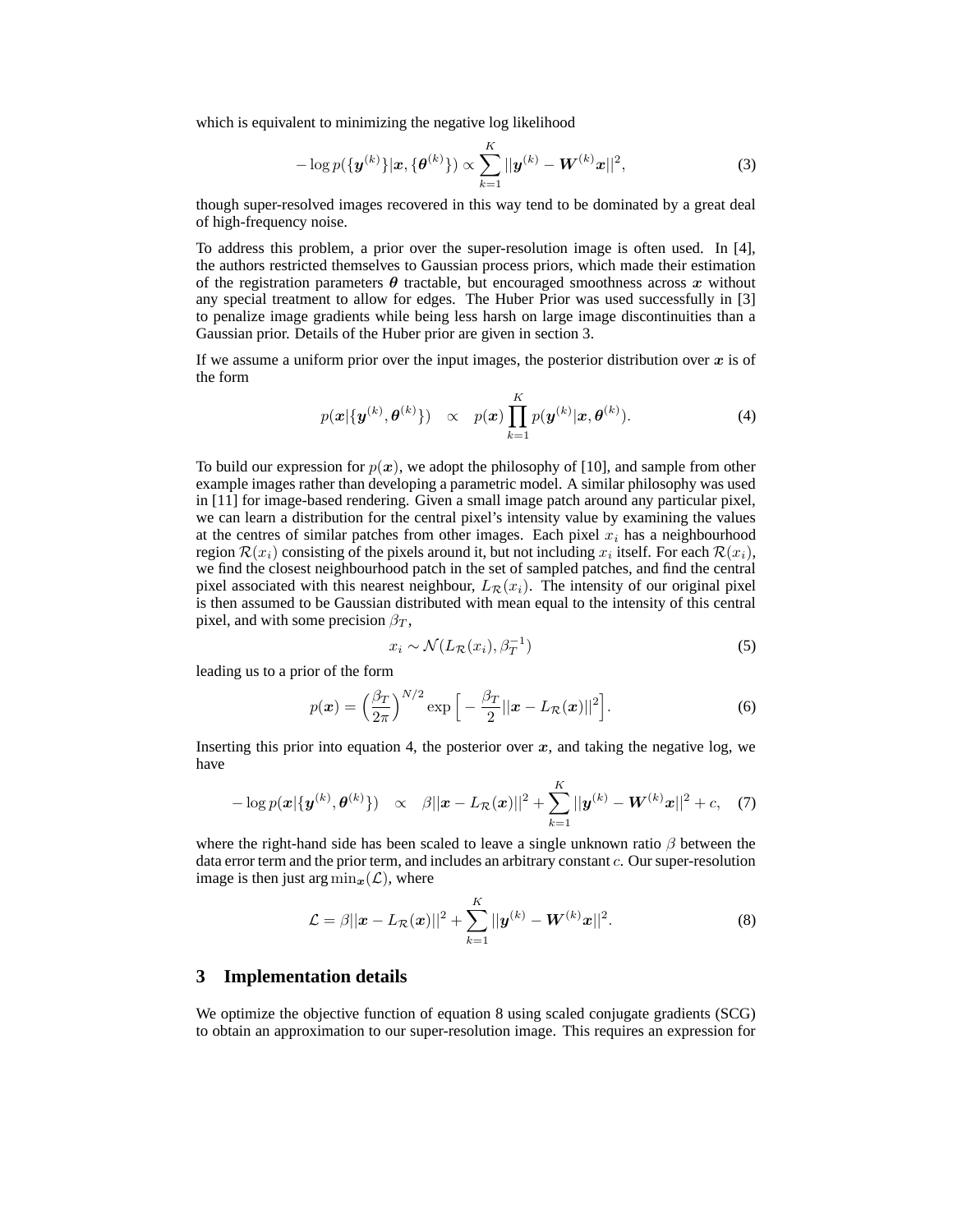the gradient of the function with respect to  $x$ . For speed, we approximate this by

$$
\frac{d\mathcal{L}}{dx} = 2\beta(\mathbf{x} - L_{\mathcal{R}}(\mathbf{x})) - \frac{2}{K} \sum_{k=1}^{K} \mathbf{W}^{(k)T} (\mathbf{y}^{(k)} - \mathbf{W}^{(k)} \mathbf{x}), \tag{9}
$$

which assumes that small perturbations in the neighbours of  $x$  will not change the value returned by  $L_{\mathcal{R}}(x)$ . This is obviously not necessarily the case, but leads to a more efficient algorithm. The same k-nearest-neighbour variation introduced in [10] could be adopted to smooth this response.

Our image patch regions  $\mathcal{R}(x_i)$  are square windows centred on  $x_i$ , and pixels near the edge of the image are supported using the average image of [3] extending beyond the edge of the super-resolution image. To compute the nearest region in the example images, patches are normalized to sum to unity, and centre weighted as in [10] by a 2-dimensional Gaussian. The width of the image patches used, and of the Gaussian weights, depends very much upon the scales of the textures present in the image. Our images intensities were in the range [0, 1], and all the work so far has been with grey-scale images.

Most of our results with this sample-based prior are compared to super-resolution images obtained using the Huber prior used in [3]. Other edge-preserving functions are discussed in [12], though the Huber function performed better than these as a prior in this case. The Huber potential function is given by

$$
\rho(x) = \begin{cases} x^2, & \text{if } |x| \le \alpha \\ 2\alpha |x| - \alpha^2, & \text{otherwise.} \end{cases}
$$
\n(10)

If G is a matrix which pre-multiplies x to give a vector of first-order approximations to the magnitude of the image gradient in the horizontal, vertical, and two diagonal directions, then the Huber prior we use is of the form:

$$
p(\boldsymbol{x}) = \frac{1}{Z} \exp\left[-\gamma \sum_{i=1}^{4N} \rho((\boldsymbol{G}\boldsymbol{x})_i)\right]
$$
 (11)

for some prior strength  $\gamma$ , Z is the partition function, and  $(Gx)$  is the  $4N \times 1$  column vector of approximate derivatives of  $x$  in the four directions mentioned above.

Plugging this into the posterior distribution of equation 4 leads to a Huber MAP image  $x_H$ which minimizes the negative log probability

$$
\mathcal{L}_H = \beta \sum_{i=1}^{4N} \rho((\mathbf{G}\mathbf{x})_i) + \sum_{k=1}^{K} ||\mathbf{y}^{(k)} - \mathbf{W}^{(k)}\mathbf{x}||^2, \tag{12}
$$

where again the r.h.s. has been scaled so that  $\beta$  is the single unknown ratio parameter. We also optimize this by SCG, using the full analytic expression for  $\frac{d\mathcal{L}_H}{dx}$ .

#### **4 Preliminary results**

To test the performance of our texture-based prior, and compare it with that of the Huber prior, we produced sets of input images by running the generative model of equation 1 in the forward direction, introducing sub-pixel shifts in the  $x$ - and  $y$ -directions, and a small rotation about the viewing axis. We added varying amounts of Gaussian noise  $(2/256,$  $6/256$  and  $12/256$ , grey levels) and took varying number of these images  $(2, 5, 10)$  to produce nine separate sets of low-resolution inputs from each of our initial "ground-truth" high resolution images. Figure 1 shows three  $100 \times 100$  pixel ground truth images, each accompanied by corresponding  $40 \times 40$  pixel low-resolution images generated from the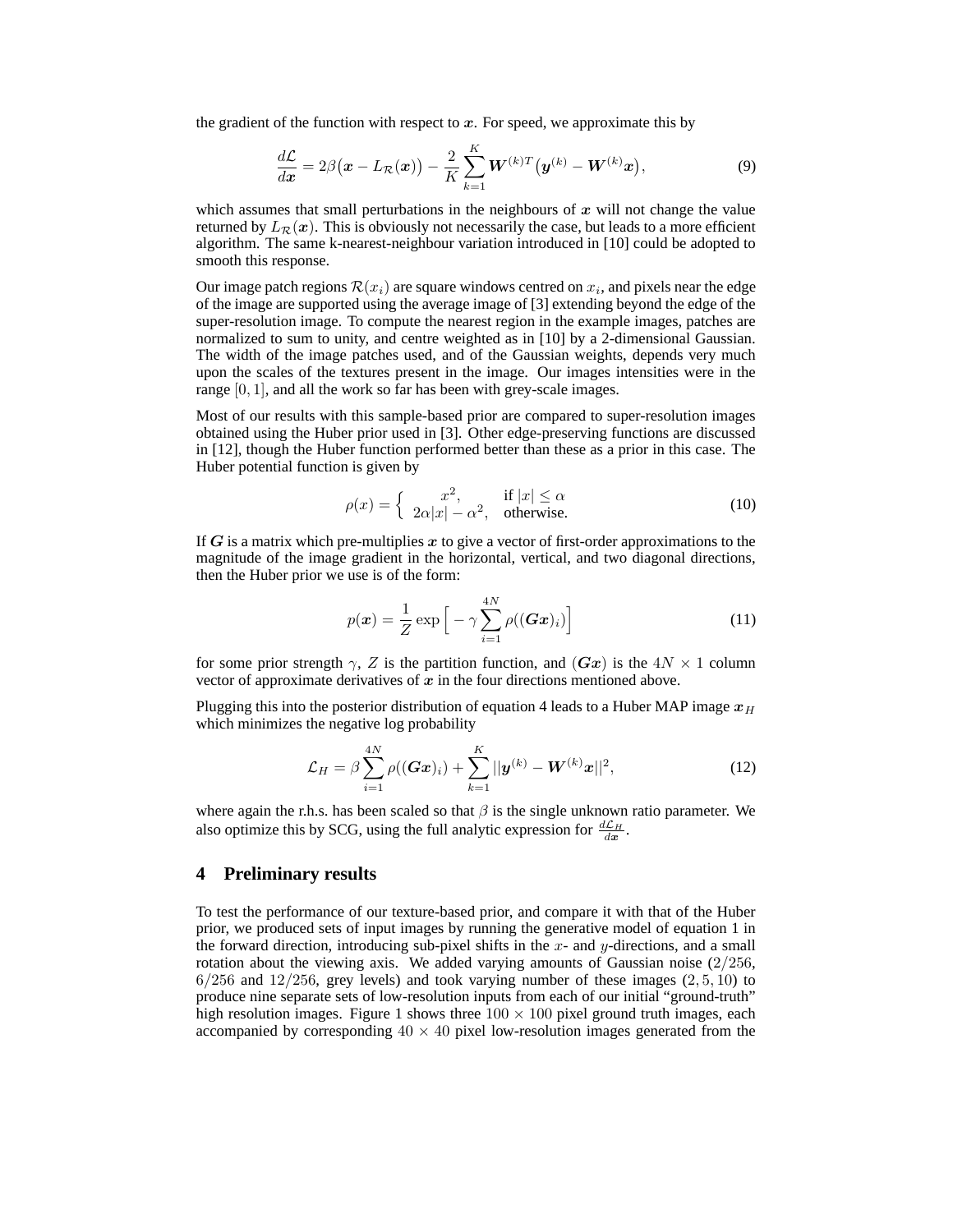ground truth images at half the resolution, with 6/256 levels of noise. Our aim was to reconstruct the central  $50 \times 50$  pixel section of the original ground truth image. Figure 2 shows the example images from which our texture samples patches were taken  $1$  – note that these do not overlap with the sections used to generate the low-resolution images.



Figure 1: Left to right: ground truth text, ground truth brick, ground truth beads, low-res text, low-res brick and low-res beads.



Figure 2: Left: Text sample (150  $\times$  200 pixels). Centre: Brick sample (200  $\times$  200 pixels). Right: Beads sample  $(60 \times 60 \text{ pixels})$ .

Figure 3 shows the difference in super-resolution image quality that can be obtained using the sample-based prior over the Huber prior using identical input sets as described above.

For each Huber super-resolution image, we ran a set of reconstructions, varying the Huber parameter  $\alpha$  and the prior strength parameter  $\beta$ . The image shown for each input number/noise level pair is the one which gave the minimum RMS error when compared to the ground-truth image; these are very close to the "best" images chosen from the same sets by a human subject.

The images shown for the sample-based prior are again the best (in the sense of having minimal RMS error) of several runs per image. We varied the size of the sample patches from 5 to 13 pixels in edge length – computational cost meant that larger patches were not considered. Compared to the Huber images, we tried relatively few different patch size and  $\beta$ -value combinations for our sample-based prior; again, this was due to our method taking longer to execute than the Huber method. Consequently, the Huber parameters are more likely to lie close to their own optimal values than our sample-based prior parameters are.

We also present images recovered using a "wrong" texture. We generated ten lowresolution images from a picture of a leaf, and used texture samples from a small black-andwhite spiral in our reconstruction (Figure 4). A selection of results are shown in Figure 5, where we varied the  $\beta$  parameter governing the prior's contribution to the output image.

<sup>&</sup>lt;sup>1</sup>Text grabbed from Greg Egan's novella *Oceanic*, published online at the author's website. Brick image from the Brodatz texture set. Beads image from *http://textures.forrest.cz/*.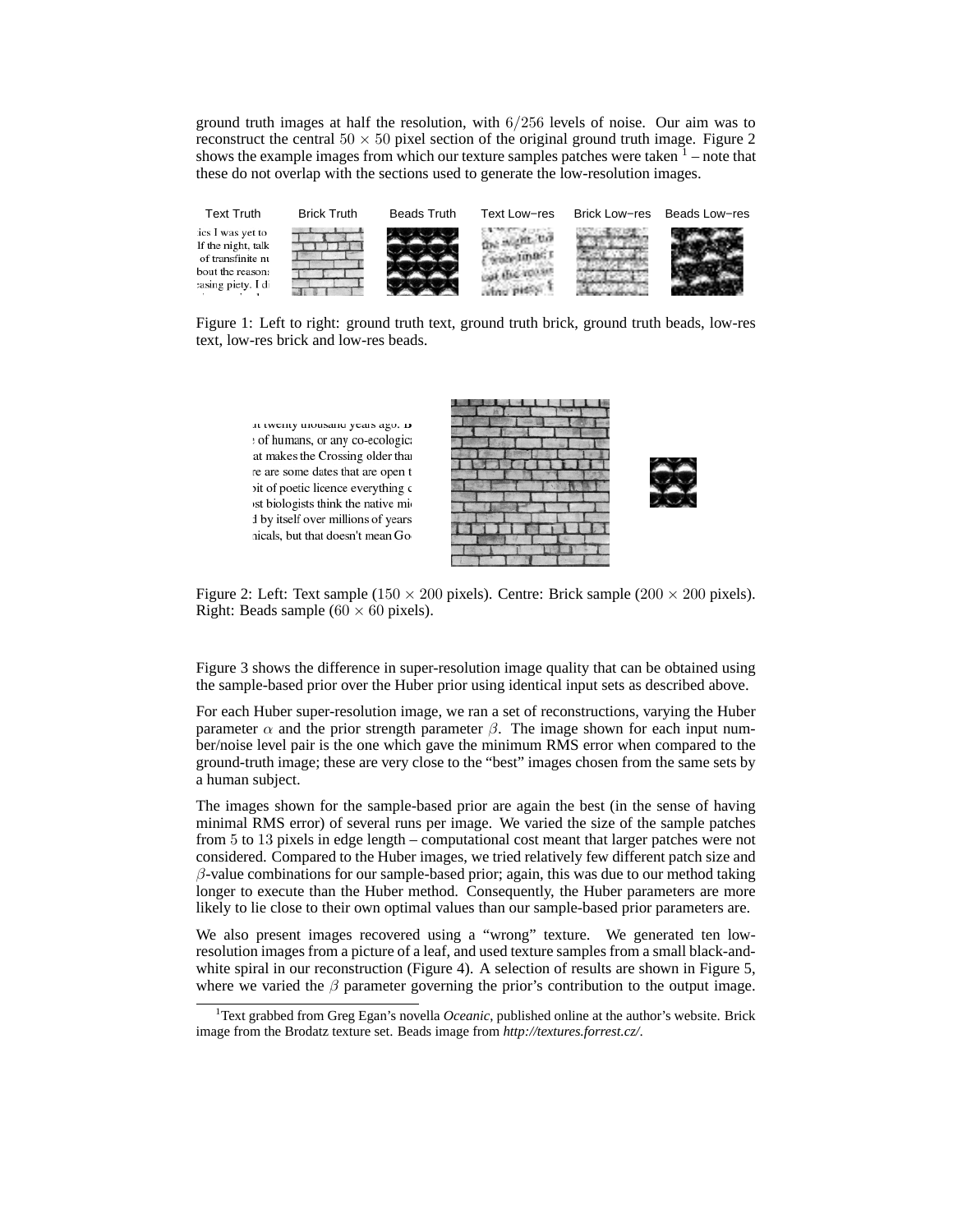

Figure 3: Recovering the super-resolution images at a zoom factor of 2, using the texturebased prior (left column of plots) and the Huber MRF prior (right column of plots). The text and brick datasets contained 2, 6, 12 grey levels of noise, while the beads dataset used 2, and 32 grey levels. Each image shown is the best of several attempts with varying prior strengths, Huber parameter (for the Huber MRF prior images) and patch neighbourhood sizes (for the texture-based prior images).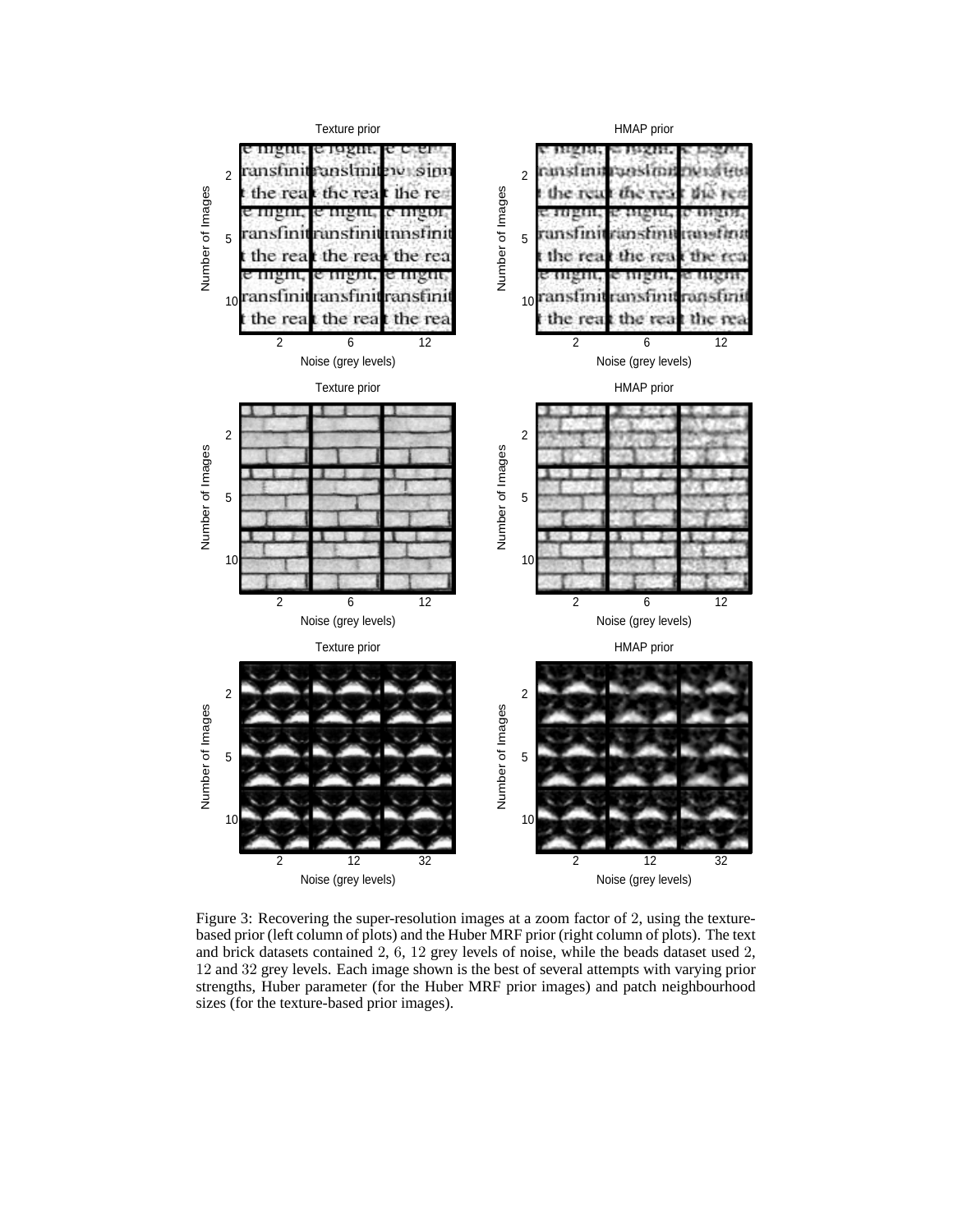Using a low value gives an image not dissimilar to the ML solution; using a significantly higher value makes the output follow the form of the prior much more closely, and here this means that the grey values get lost as the evidence for them from the data term is swamped by the black-and-white pattern of the prior.



Figure 4: The original  $120 \times 120$  high-resolution image (left), and the  $80 \times 80$  pixel "wrong" texture sample image (right).



Figure 5: Four  $120 \times 120$  super-resolution images are shown on the lower row, reconstructed using different values of the prior strength parameter  $\beta$ : 0.01, 0.04, 0.16, 0.64, from left to right.

## **5 Discussion and further considerations**

The images of Figure 3 show that our prior offers a qualitative improvement over the generic prior, especially when few input images are available.

Quantitively, our method gives an RMS error of approximately 25 grey levels from only 2 input images with 2 grey levels of additive Gaussian noise on the text input images, whereas the best Huber prior super-resolution image for that image set and noise level uses all 10 available input images, and still has an RMS error score of almost 30 grey levels.

Figure 6 plots the RMS errors from the Huber and sample-based priors against each other. In all cases, the sample-based method fares better, with the difference most notable in the text example.

In general, larger patch sizes ( $11 \times 11$  pixels) give smaller errors for the noisy inputs, while small patches ( $5 \times 5$ ) are better for the less noisy images. Computational costs mean we limited the patch size to no more than  $13 \times 13$ , and terminated the SCG optimization algorithm after approximately 20 iterations.

In addition to improving the computational complexity of our algorithm implementation, we can extend this work in several directions. Since in general the textures for the prior will not be invariant to rotation and scaling, consideration of the registration of the input images will be necessary. The optimal patch size will be a function of the image textures, so learning this as a parameter of an extended model, in a similar way to how [4] learns the point-spread function for a set of input images, is another direction of interest.